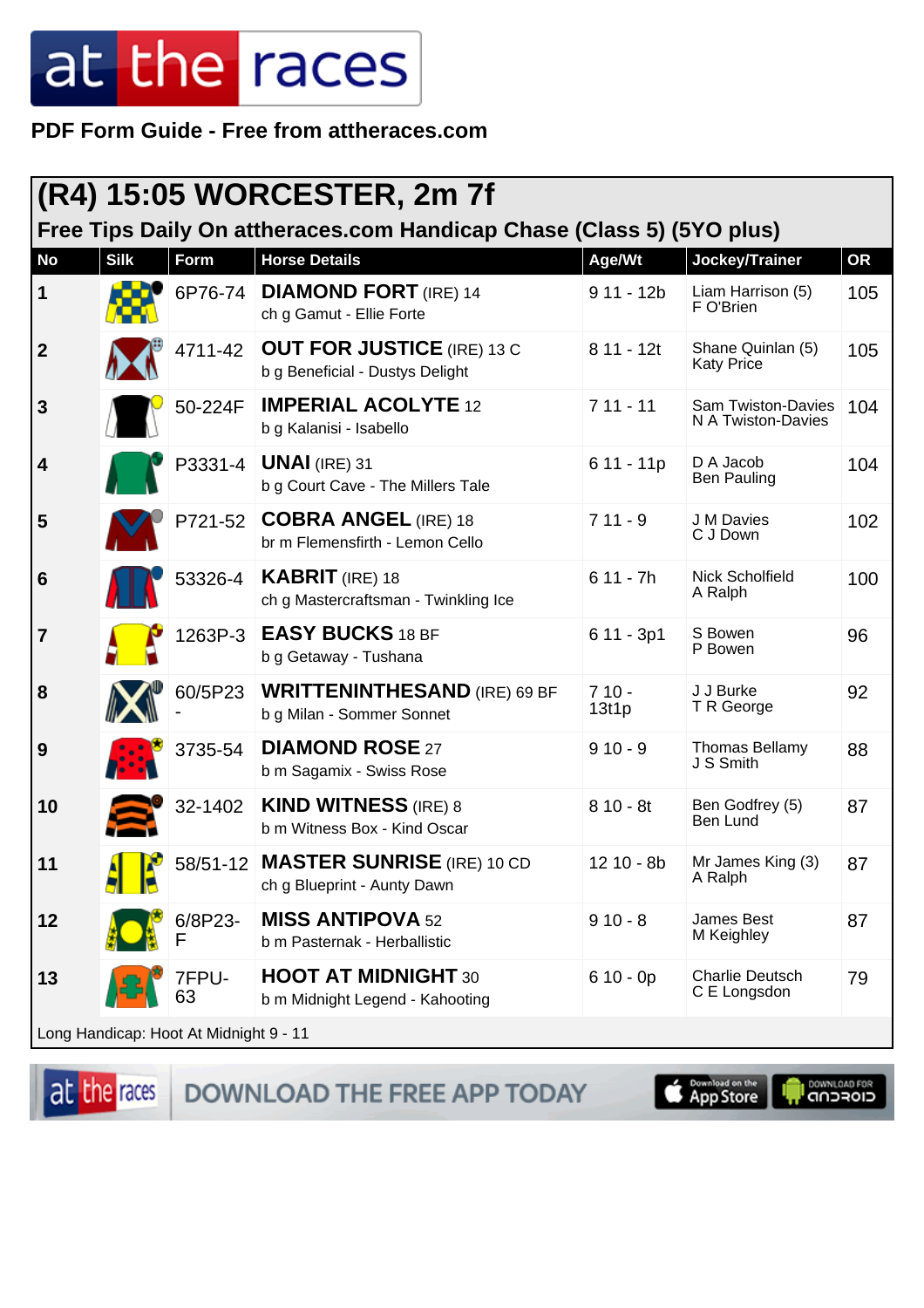#### **PDF Form Guide - Free from attheraces.com**

| (R5) 15:20 THIRSK, 7f<br>Lord Harrison Trophy Handicap (Class 5) (3YO plus) |             |          |                                                                      |             |                                          |           |  |
|-----------------------------------------------------------------------------|-------------|----------|----------------------------------------------------------------------|-------------|------------------------------------------|-----------|--|
| No(Dr)                                                                      | <b>Silk</b> | Form     | <b>Horse Details</b>                                                 | Age/Wt      | Jockey/Trainer                           | <b>OR</b> |  |
| 1(10)                                                                       |             | 0-51436  | <b>MAGICAL EFFECT</b> (IRE) 23 CD<br>ch g New Approach - Purple Glow | $910 - 0p$  | Jamie Gormley<br>Mrs R Carr              | 70        |  |
| 2(7)                                                                        |             | 4/1770-0 | <b>LOS CAMACHOS (IRE) 28 D</b><br>b g Camacho - Illuminise           | $610 - 0b1$ | P J McDonald<br>J Gallagher              | 70        |  |
| 3(11)                                                                       |             | 522200   | <b>MARTINEO 46 D</b><br>b g Declaration Of War - Woodland Scene      | $610 - 0$   | Lewis Edmunds<br>J Butler                | 70        |  |
| 4(15)                                                                       |             | 613730   | <b>MEDICINE JACK 18 D</b><br>ch g Equiano - Agony Aunt               | $79 - 11$   | Ben Sanderson (3)<br>R G Fell            | 67        |  |
| 5(13)                                                                       |             | 258228   | <b>NORDIC FIRE 32</b><br>b g Dream Ahead - Nordic Spruce             | $59 - 10p$  | Mark Crehan (3)<br>R G Fell              | 66        |  |
| 6(2)                                                                        |             | 36/7054  | <b>KLOPP OF THE KOP (IRE) 8</b><br>ch g Excelebration - Avomcic      | $49 - 9v$   | D Nolan<br>D O'Meara                     | 65        |  |
| 7(4)                                                                        |             | 08-6732  | <b>PROUD ARCHI (IRE) 8 CD</b><br>b g Archipenko - Baharah            | 79 - 7p     | <b>Connor Beasley</b><br>M Dods          | 63        |  |
| 8(3)                                                                        |             | 378-306  | <b>THE BIG HOUSE</b> (IRE) 32 C D<br>b g Coach House - Tekhania      | $59 - 6$    | Connor Murtagh (3)<br>Adrian Nicholls    | 62        |  |
| 9(6)                                                                        |             | 84-6137  | <b>DIVINE CONNECTION 79 D</b><br>b f Cable Bay - Divine Power        | $49 - 6$    | Oisin McSweeney<br>(7)<br>T J FitzGerald | 62        |  |
| 10(5)                                                                       |             | 411347   | <b>KODIAC BROWN BEAR (IRE) 15 D</b><br>b g Kodiac - Olive Branch     | $39 - 5$    | P Hanagan<br>R A Fahey                   | 70        |  |
| 11(9)                                                                       |             | 7/5894   | <b>MY THOUGHT</b> (IRE) 29<br>b g Kodiac - Aricia                    | $49 - 3$    | D Allan<br>T D Easterby                  | 59        |  |
| 12<br>(14)                                                                  |             | 82309-   | <b>BRAZEN PRINCE 299</b><br>br g Brazen Beau - Szabo's Art           | $39 - 0$    | T Hamilton<br>R A Fahey                  | 65        |  |
| 13<br>(12)                                                                  |             | 777-985  | <b>NORTHBOUND</b> (IRE) 17<br>b g Fast Company - Natalisa            | $39 - 0$    | P Mulrennan<br>Miss J A Camacho          | 65        |  |
| 14<br>(16)                                                                  |             | 691510   | <b>KEY LOOK</b> (IRE) 15 CD<br>ch f Dawn Approach - Fashion Line     | $48 - 11p$  | S A Gray<br>G A Harker                   | 53        |  |
| 15(8)                                                                       |             | 700-788  | <b>SIN E SHEKELLS 42</b><br>ch g Bated Breath - Meddling             | $48 - 9b$   | <b>T</b> Eaves<br>M Dods                 | 51        |  |
| 16(1)                                                                       |             | 8D4-380  | <b>FAVOURITE NIECE 15</b><br>b f Fountain Of Youth - Ambella         | $38 - 5p$   | Jane Elliott<br>Mrs A Duffield           | 56        |  |

at the races DOWNLOAD THE FREE APP TODAY

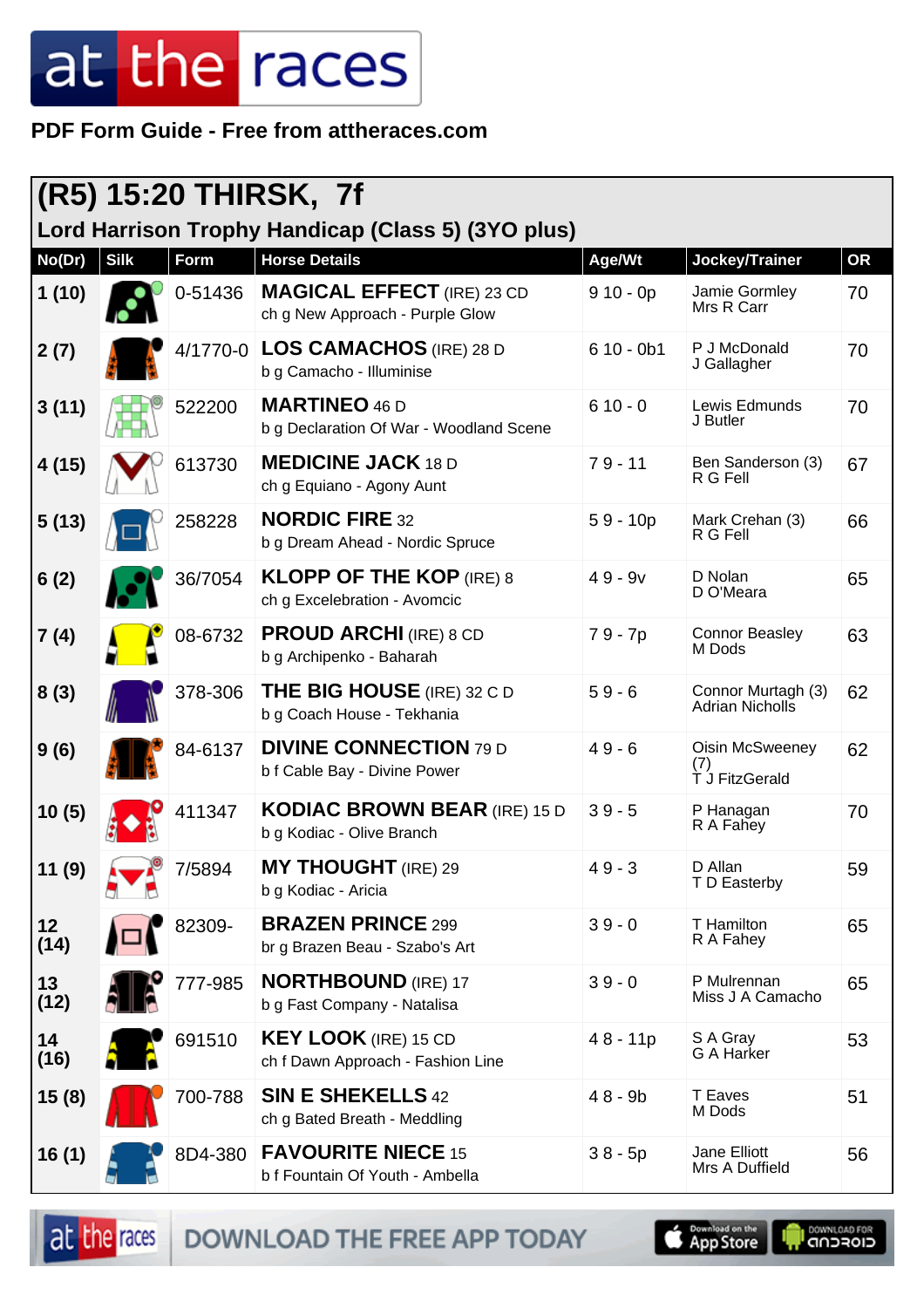**PDF Form Guide - Free from attheraces.com**

| (R5) 15:40 WORCESTER, 2m<br>Sky Sports Racing Sky 415 Mares' Open NH Flat Race (Class 5) (4YO to 6YO) |             |          |                                                                      |            |                                        |           |  |
|-------------------------------------------------------------------------------------------------------|-------------|----------|----------------------------------------------------------------------|------------|----------------------------------------|-----------|--|
| <b>No</b>                                                                                             | <b>Silk</b> | Form     | <b>Horse Details</b>                                                 | Age/Wt     | Jockey/Trainer                         | <b>OR</b> |  |
| 1                                                                                                     |             | $60 - 1$ | <b>TIFFANY ROSE 25 CD</b><br>ch m Black Sam Bellamy - Maria Antonia  | $511 - 5$  | T J O'Brien<br><b>Robert Stephens</b>  |           |  |
| $\overline{2}$                                                                                        |             | 63-      | <b>LEADING THEATRE (IRE) 199</b><br>b m Leading Light - Theatre Days | $510 - 12$ | P J Brennan<br>F O'Brien               |           |  |
| 3                                                                                                     |             | O        | <b>LUCKY MONARCH (IRE) 49</b><br>b m Imperial Monarch - County Gate  | $510 - 12$ | Chris Ward (5)<br>M Mullineaux         |           |  |
| $\overline{\mathbf{4}}$                                                                               |             | 3        | <b>RACHEL LOUISE 20</b><br>b m Shirocco - Avoine                     | $610 - 12$ | Lee Edwards<br>Dave Roberts            |           |  |
| 5                                                                                                     |             | 2        | <b>ROXYANA 25</b><br>b m Most Improved - Katess                      | $510 - 12$ | Alex Edwards (3)<br>Mrs Melanie Rowley |           |  |
| 6                                                                                                     |             | 0        | <b>DAWNSLITTLEDIAMOND 51</b><br>b f Pether's Moon - Gallimaufry      | $410 - 7$  | Conor Ring (3)<br>D Burchell           |           |  |
| 7                                                                                                     |             |          | <b>FRANKIE MOON</b><br>b f Pether's Moon - Talk The Talk             | $410 - 7$  | Adam Wedge<br>L J Morgan               |           |  |
| 8                                                                                                     |             |          | <b>QUEEN ANTOINETTE</b><br>ch f Champs Elysees - Queen's Star        | $410 - 7$  | Thomas Bellamy<br>Miss E C Lavelle     |           |  |
| 9                                                                                                     |             | 3        | <b>QUEENHILL 38</b><br>b f Mountain High - Pickersleigh              | $410 - 7$  | Mr James King (3)<br>A Ralph           |           |  |

at the races

DOWNLOAD THE FREE APP TODAY

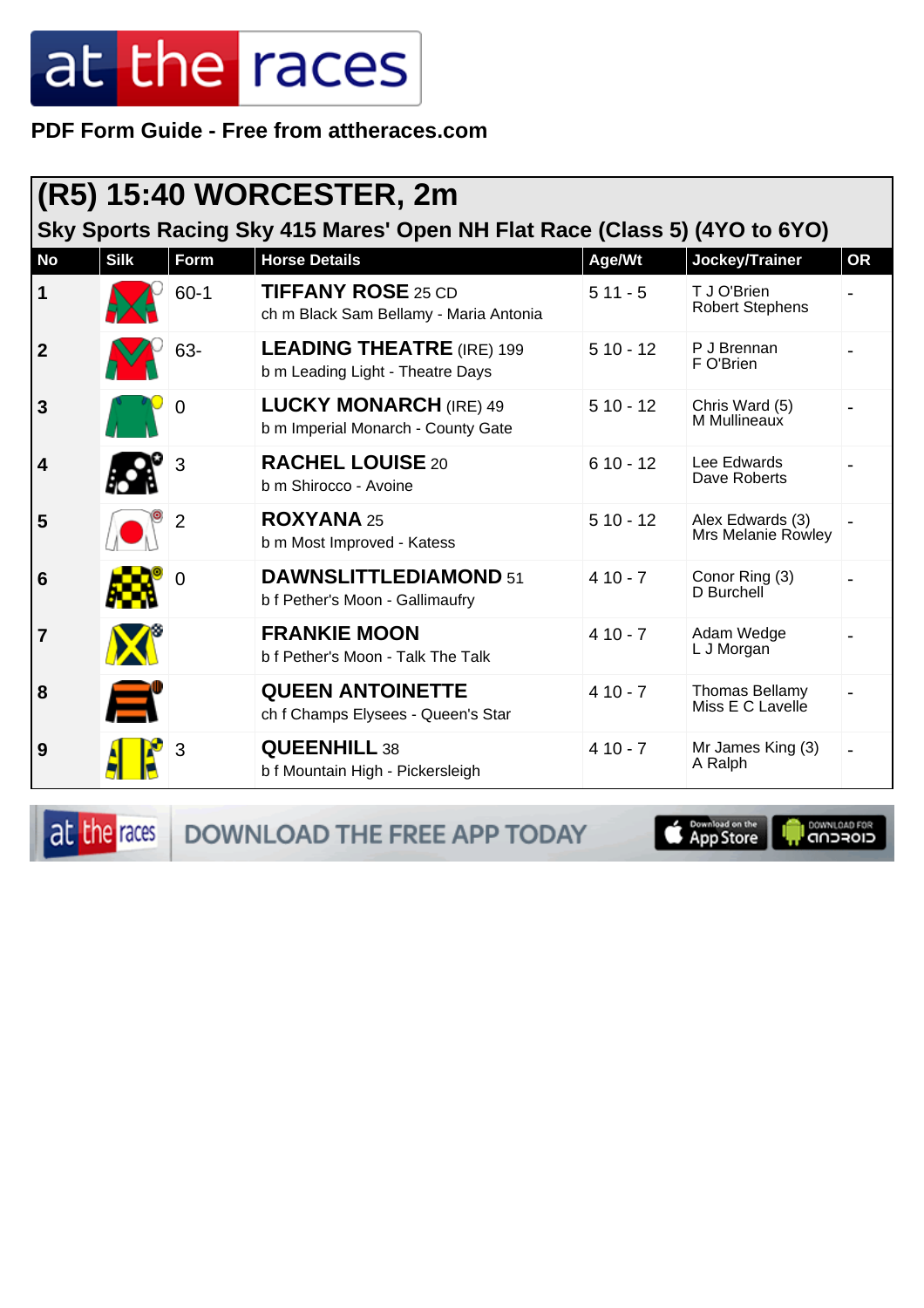PDF Form Guide - Free from attheraces.com

| (R6) 15:55 THIRSK, 6f<br>ThirskRaces Live Stream On RacingTV Extra Handicap (Class 3) (3YO plus) |             |         |                                                                        |            |                                          |           |  |
|--------------------------------------------------------------------------------------------------|-------------|---------|------------------------------------------------------------------------|------------|------------------------------------------|-----------|--|
| No(Dr)                                                                                           | <b>Silk</b> | Form    | <b>Horse Details</b>                                                   | Age/Wt     | Jockey/Trainer                           | <b>OR</b> |  |
| 1(1)                                                                                             |             | 116-141 | <b>COMMANCHE FALLS 28 CD</b><br>br g Lethal Force - Joyeaux            | $410 - 0p$ | <b>Connor Beasley</b><br>M Dods          | 95        |  |
| 2(10)                                                                                            |             | 004912  | <b>RATHBONE 27 CD</b><br>b g Foxwedge - Frequent                       | $59 - 11b$ | <b>Oisin McSweeney</b><br>(7)<br>KA Ryan | 92        |  |
| 3(7)                                                                                             |             | 30-4193 | <b>GALE FORCE MAYA 19 D BF</b><br>ch m Gale Force Ten - Parabola       | $59 - 11p$ | P Mulrennan<br>M Dods                    | 92        |  |
| 4(3)                                                                                             |             | 13-3485 | <b>INTRINSIC BOND 15 D</b><br>b g Intrinsic - Misu Billy               | $49 - 6$   | L Morris<br>Miss Tracy Waggott           | 87        |  |
| 5(9)                                                                                             |             | 2060-08 | <b>GOLDEN APOLLO 18 D</b><br>ch g Pivotal - Elan                       | $79 - 5t$  | Lewis Edmunds<br>T D Easterby            | 86        |  |
| 6(8)                                                                                             |             | 7-01037 | <b>MANIGORDO</b> (USA) 18 CD<br>b g Kitten's Joy - Cutting Edge        | $49 - 4t$  | D Allan<br>T D Easterby                  | 85        |  |
| 7(11)                                                                                            |             | 0-80824 | <b>WENTWORTH FALLS 20 D</b><br>gr g Dansili - Strawberry Morn          | $99 - 4p$  | S A Gray<br>G A Harker                   | 85        |  |
| 8(2)                                                                                             |             | 534415  | <b>GEORGE BOWEN (IRE) 18 D BF</b><br>gr g Dark Angel - Midnight Oasis  | $99 - 2v$  | P Hanagan<br>R A Fahey                   | 83        |  |
| 9(4)                                                                                             |             | 401213  | <b>SEAS OF ELZAAM (IRE) 15 D</b><br>b g Elzaam - Ocean Sands           | $49 - 1$   | Frederick Larson (7)<br>M Appleby        | 82        |  |
| 10(6)                                                                                            |             | 2-13324 | <b>THEGREATESTSHOWMAN 23 D</b><br>ch g Equiano - Conversational        | $59 - 0p$  | Stefano Cherchi (5)<br>Amy Murphy        | 81        |  |
| 11(5)                                                                                            |             | 605-097 | <b>IMPRESSOR</b> (IRE) 46 D<br>b c Footstepsinthesand - Little Empress | $48 - 12$  | T Hamilton<br><b>Phillip Makin</b>       | 79        |  |

at the races

DOWNLOAD THE FREE APP TODAY

Completed on the

**DOWNLOAD FOR**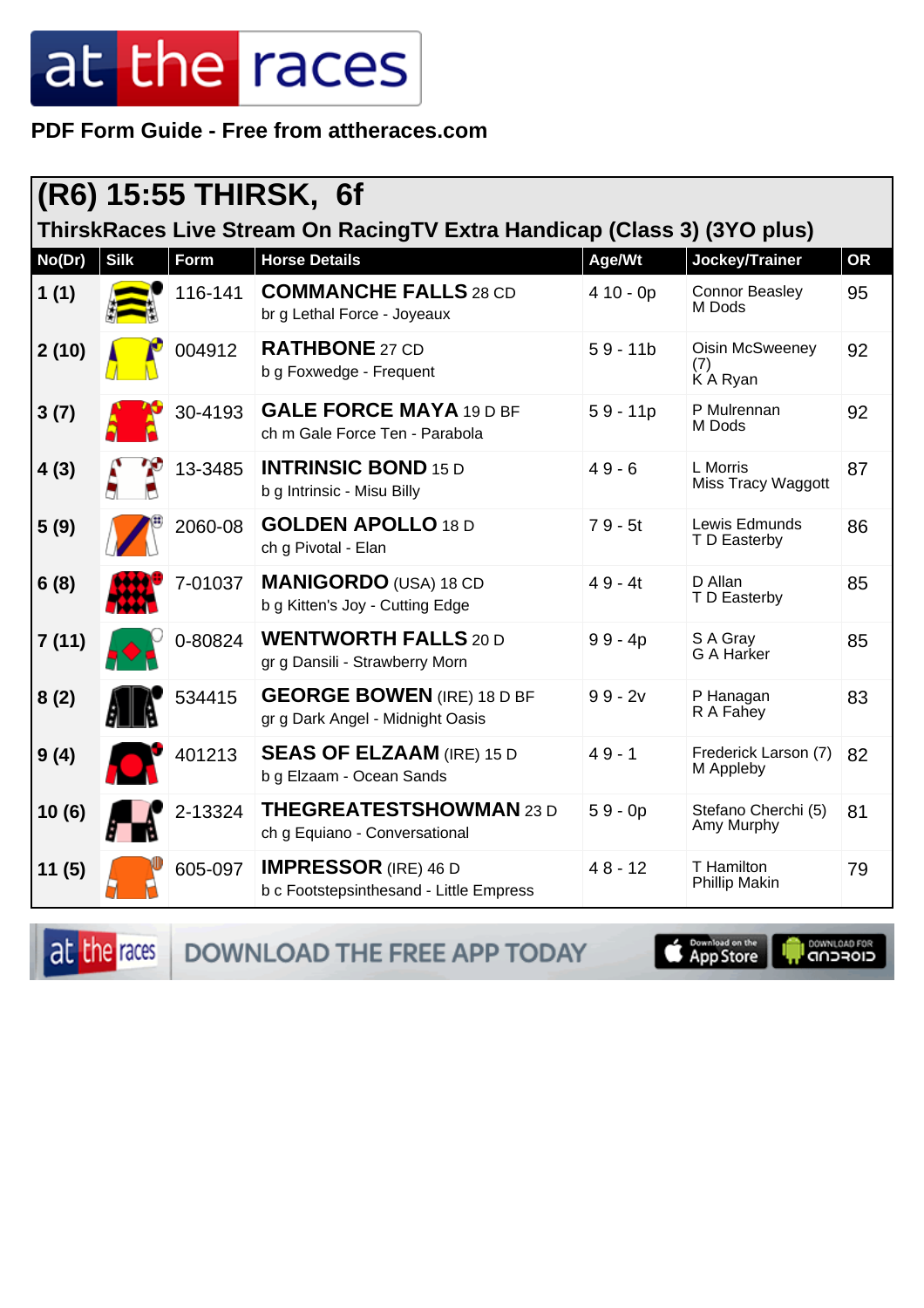PDF Form Guide - Free from attheraces.com

|                                                                        |             |         | (R6) 16:15 WORCESTER, 2m 7f                                             |              |                                               |           |  |  |
|------------------------------------------------------------------------|-------------|---------|-------------------------------------------------------------------------|--------------|-----------------------------------------------|-----------|--|--|
| Visit attheraces.com/marketmovers Handicap Hurdle (Class 3) (4YO plus) |             |         |                                                                         |              |                                               |           |  |  |
| <b>No</b>                                                              | <b>Silk</b> | Form    | <b>Horse Details</b>                                                    | Age/Wt       | Jockey/Trainer                                | <b>OR</b> |  |  |
| 1                                                                      |             |         | 541/12-4 <b>PROPER TICKET</b> (IRE) 34 D<br>b m Gold Well - Strand Lady | $811 - 10$   | P J Brennan<br>F O'Brien                      | 127       |  |  |
| $\boldsymbol{2}$                                                       |             | 24604-0 | <b>DOLCIANO DICI (FR) 51</b><br>b g Assessor - Louve Rina               | $811 - 10t$  | Patrick Cowley (3)<br><b>B</b> Barr           | 127       |  |  |
| 3                                                                      |             | 0736-13 | <b>HAUL AWAY (IRE) 31 CD</b><br>b g Stowaway - Lisacul Queen            | $811 - 10p$  | Nico de Boinville<br>N J Henderson            | 127       |  |  |
| $\overline{\mathbf{4}}$                                                |             |         | 224/3-10 ASOCKASTAR (IRE) 3 C D<br>b g Milan - Baie Barbara             | 13 11 - 10p  | Shane Quinlan (5)<br>Daniel Bourne            | 127       |  |  |
| 5                                                                      |             | 5120-27 | <b>STORY OF FRIENDS (FR) 18</b><br>b g Kingsalsa - Royale Malinelle     | $711 - 8$ vt | Fergus Gillard (3)<br>D Pipe                  | 125       |  |  |
| $6\phantom{1}6$                                                        |             | 3U040-7 | <b>THE VOLLAN (IRE) 54</b><br>b g Scorpion - Print It On Lips           | $711 - 5v1$  | <b>B S Hughes</b><br>C E Longsdon             | 122       |  |  |
| $\overline{7}$                                                         |             | 31F3-21 | <b>TASTE THE FEAR (IRE) 27 D</b><br>b g Mores Wells - No Complaints But | $611 - 3$    | <b>Sam Twiston-Davies</b><br>Dr R D P Newland | 120       |  |  |
| 8                                                                      |             | 53463-5 | <b>HOTTER THAN HELL (FR) 58 C BF</b><br>ch m No Risk At All - Ombrelle  | $711 - 1$    | Tom Cannon<br>A King                          | 118       |  |  |
| 9                                                                      |             | 8940-11 | <b>KLOUD GATE (FR) 43</b><br>ch g Astronomer Royal - Talkata            | $911 - 1v$   | J E Moore<br>G L Moore                        | 118       |  |  |
| 10                                                                     |             | 41/P    | <b>BOND'S LOVER (IRE) 58</b><br>gr m Flemensfirth - Courageuse          | $711 - 0$    | James Bowen<br>N J Henderson                  | 117       |  |  |

at the races DOWNLOAD THE FREE APP TODAY

App Store U

**OOWNLOAD FOR**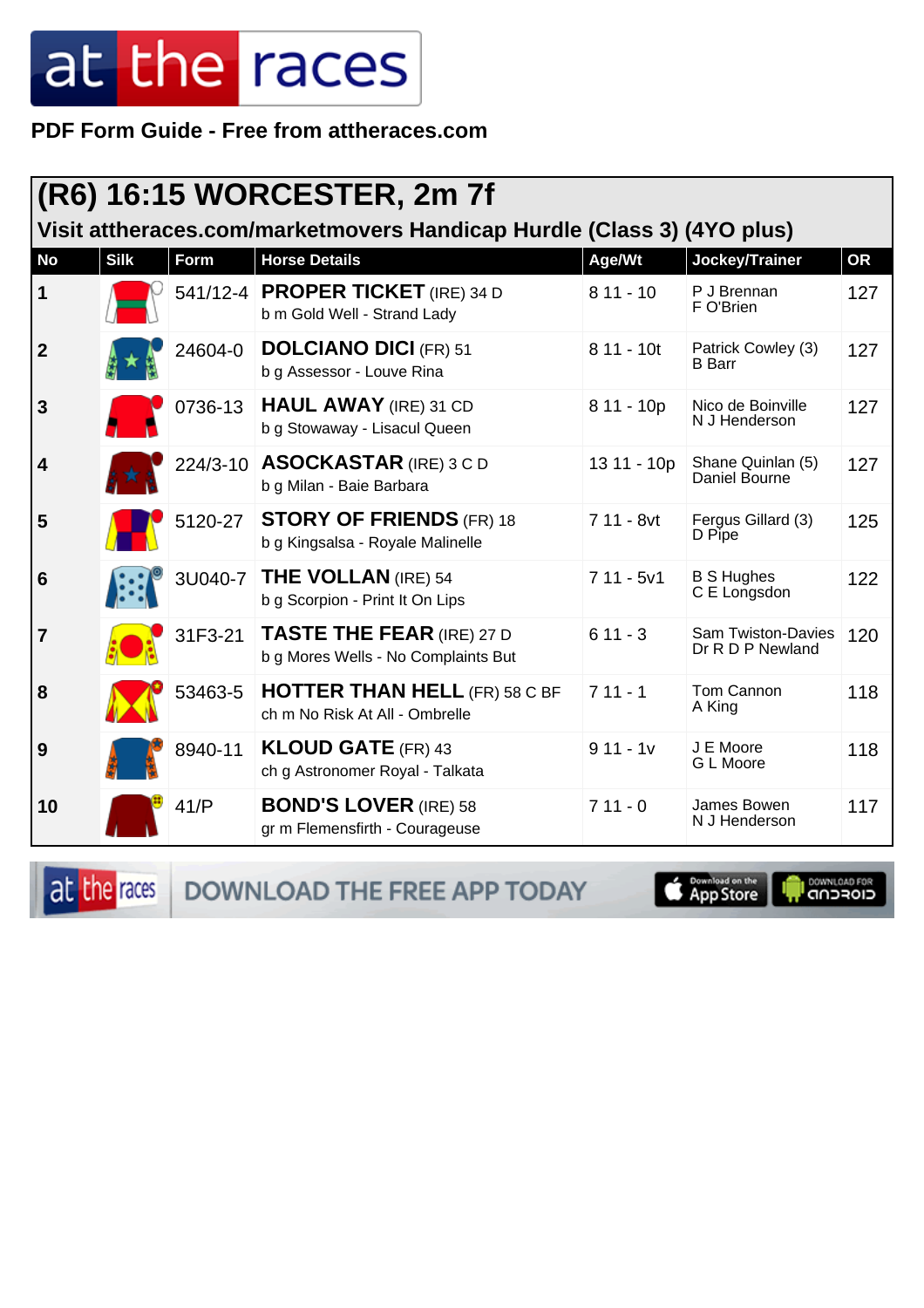PDF Form Guide - Free from attheraces.com

| $\vert$ (R1) 16:40 TIPPERARY, 5f<br>Irish Stallion Farms EBF Fillies Maiden (Class) (2YO only) |             |      |                                                              |          |                                                   |           |  |
|------------------------------------------------------------------------------------------------|-------------|------|--------------------------------------------------------------|----------|---------------------------------------------------|-----------|--|
| No(Dr)                                                                                         | <b>Silk</b> | Form | <b>Horse Details</b>                                         | Age/Wt   | Jockey/Trainer                                    | <b>OR</b> |  |
| 1(2)                                                                                           |             |      | <b>ANO SYRA</b><br>b f Kodiac - Chroussa                     | $29 - 2$ | James J Doyle<br>Denis Hogan                      |           |  |
| 2(8)                                                                                           |             |      | <b>BREEZY ZOFF</b><br>b f Zoffany - First Breeze             | $29 - 2$ | R P Cleary<br>M L Fagan                           |           |  |
| 3(3)                                                                                           |             |      | <b>EASKY MAID</b><br>b f Kingston Hill - Carranduff          | $29 - 2$ | J M Sheridan (5)<br>E P Mitchell                  |           |  |
| 4(6)                                                                                           |             |      | <b>LADIES CHURCH (GB) 21</b><br>ch f Churchill - Rioticism   | $29 - 2$ | <b>B</b> M Coen<br><b>John Patrick</b><br>Murtagh |           |  |
| 5(1)                                                                                           |             |      | <b>LINGER FOR LONGER</b><br>b f Fulbright - Borussia         | $29 - 2$ | M A Enright<br>A Leahy                            |           |  |
| 6(4)                                                                                           |             | 28   | <b>ORINOCO RIVER (USA) 14</b><br>b f War Front - Coin Broker | $29 - 2$ | G M Ryan<br>Donnacha O'Brien                      |           |  |
| 7(7)                                                                                           |             |      | <b>PEARL PALINKA</b><br>b f No Nay Never - Catch The Eye     | $29 - 2$ | C T Keane<br>D K Weld                             |           |  |
| 8(5)                                                                                           |             | 54   | <b>SANGRIA 18 BF</b><br>b f Gutaifan - Wojha                 | $29 - 2$ | D McMonagle (5)<br>Joseph P O'Brien               |           |  |
| 9(9)                                                                                           |             |      | <b>UPBEAT (GB)</b><br>b f Invincible Spirit - Blissful Beat  | $29 - 2$ | S Foley<br>Mrs J Harrington                       |           |  |

at the races DOWNLOAD THE FREE APP TODAY

App Store

**DOWNLOAD FOR**